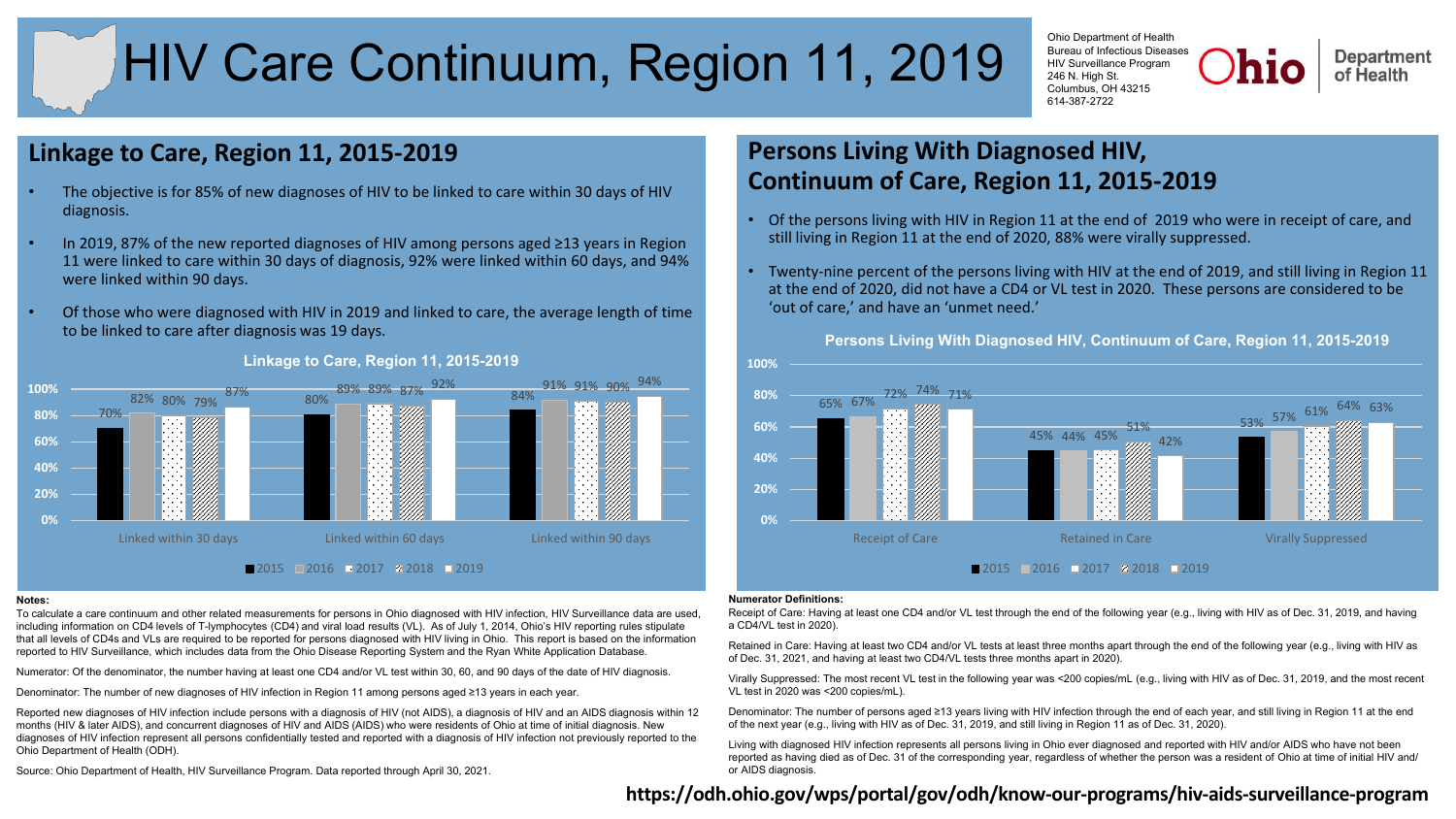|                                   | <b>Linkage to Care</b>   |                          |                |                        |                          |                          |                          |  |  |  |
|-----------------------------------|--------------------------|--------------------------|----------------|------------------------|--------------------------|--------------------------|--------------------------|--|--|--|
|                                   | 2019                     |                          |                |                        |                          |                          |                          |  |  |  |
| Sex at birth                      | <b>Numerator</b>         |                          |                |                        |                          |                          |                          |  |  |  |
|                                   | Linked within 30 days    |                          |                | Linked withinn 60 days |                          | Linked within 90 days    |                          |  |  |  |
|                                   | No.                      | $\frac{0}{0}$            | No.            | $\frac{9}{6}$          | No.                      | $\frac{9}{6}$            |                          |  |  |  |
| Male                              | 166                      | 88%                      | 176            | 94%                    | 181                      | 96%                      | 188                      |  |  |  |
| Female                            | 35                       | 80%                      | 38             | 86%                    | 38                       | 86%                      | 44                       |  |  |  |
| <b>Age</b>                        |                          |                          |                |                        |                          |                          |                          |  |  |  |
| $13 - 14$                         | $\overline{\phantom{0}}$ | $\overline{\phantom{0}}$ | -              | -                      | $\overline{\phantom{m}}$ | $\overline{\phantom{0}}$ | $\overline{\phantom{0}}$ |  |  |  |
| $15-19$                           | 10                       | 100%                     | 10             | 100%                   | 10                       | 100%                     | 10 <sup>°</sup>          |  |  |  |
| $20 - 24$                         | 37                       | 84%                      | 40             | 91%                    | 41                       | 93%                      | 44                       |  |  |  |
| $25 - 29$                         | 42                       | 88%                      | 45             | 94%                    | 46                       | 96%                      | 48                       |  |  |  |
| $30 - 34$                         | 30                       | 83%                      | 31             | 86%                    | 32                       | 89%                      | 36                       |  |  |  |
| 35-39                             | 15                       | 88%                      | 16             | 94%                    | 16                       | 94%                      | 17                       |  |  |  |
| $40 - 44$                         | 19                       | 90%                      | 20             | 95%                    | 21                       | 100%                     | 21                       |  |  |  |
| $45 - 49$                         | 11                       | 85%                      | 12             | 92%                    | 12                       | 92%                      | 13                       |  |  |  |
| $50 - 54$                         | 15                       | 83%                      | 17             | 94%                    | 17                       | 94%                      | 18                       |  |  |  |
| 55-64                             | 18                       | 95%                      | 18             | 95%                    | 18                       | 95%                      | 19                       |  |  |  |
| $65+$                             | 4                        | 67%                      | 5              | 83%                    | 6                        | 100%                     | 6                        |  |  |  |
| <b>Race/Ethnicity</b>             |                          |                          |                |                        |                          |                          |                          |  |  |  |
| American Indian/Alaska Native     |                          |                          |                |                        |                          |                          |                          |  |  |  |
| Asian/Pacific Islander            | 5                        | 100%                     | 5              | 100%                   | 5                        | 100%                     | $5\phantom{.0}$          |  |  |  |
| Black/African-American            | 105                      | 88%                      | 113            | 94%                    | 115                      | 96%                      | 120                      |  |  |  |
| Hispanic/Latino                   | 16                       | 89%                      | 16             | 89%                    | 16                       | 89%                      | 18                       |  |  |  |
| White                             | 68                       | 85%                      | 71             | 89%                    | 74                       | 93%                      | 80                       |  |  |  |
| Multi-race                        | $\overline{7}$           | 78%                      | 9              | 100%                   | 9                        | 100%                     | 9                        |  |  |  |
| <b>Transmission Category</b>      |                          |                          |                |                        |                          |                          |                          |  |  |  |
| Male-to-male sexual contact       | 105                      | 94%                      | 110            | 98%                    | 111                      | 99%                      | 112                      |  |  |  |
| Male IDU                          | $\overline{2}$           | 67%                      | $\overline{2}$ | 67%                    | 3                        | 100%                     | $\mathbf{3}$             |  |  |  |
| Male-to-male sexual contact & IDU | 10                       | 83%                      | 11             | 92%                    | 11                       | 92%                      | 12                       |  |  |  |
| Male heterosexual contact         | $10$                     | 83%                      | 11             | 92%                    | $\overline{12}$          | 100%                     | $\overline{12}$          |  |  |  |
| Male other/unknown                | 39                       | 80%                      | 42             | 86%                    | 44                       | 90%                      | 49                       |  |  |  |
| Female IDU                        | 6                        | 67%                      | 6              | 67%                    | 6                        | 67%                      | 9                        |  |  |  |
| Female heterosexual contact       | 27                       | 82%                      | 30             | 91%                    | 30                       | 91%                      | 33                       |  |  |  |
| Female other/unknown              | $\overline{2}$           | 100%                     | $\overline{2}$ | 100%                   | $\overline{2}$           | 100%                     | $\overline{2}$           |  |  |  |
| <b>Total</b>                      | 201                      | 87%                      | 214            | 92%                    | 219                      | 94%                      | 232                      |  |  |  |

## **Notes:**

Numerator: Of the denominator, the number having at least one CD4 and/or VL test within 30, 60, and 90 days of the date of HIV diagnosis.

Denominator: The number of new diagnoses of HIV infection in Region 11-Part A-Columbus among persons aged ≥13 years in each year.

Reported new diagnoses of HIV infection include persons with a diagnosis of HIV (not AIDS), a diagnosis of HIV and an AIDS diagnosis within 12 months (HIV & later AIDS), and concurrent diagnoses of HIV and AIDS (AIDS) who were residents of Ohio at time of initial diagnosis.

Male and female refer to sex assigned at birth.

Hispanics/Latinos may be of any race. In this report, persons with a race of American Indian/Alaska Native, Asian/Pacific Islander, Black/African-American, white, or multi-race are not Hispanic. Asian/Pacific Islander includes Native Hawaiians.

Transmission categories are mutually exclusive, hierarchical categories defined by the CDC and system-calculated using sex at birth and risk factor history to determine mode of transmission. A person with multiple risks is only represented in the highest category based on the CDC hierarchical algorithm. Thus, transgender women are included in the male-to-male sexual contact transmission category if assigned male at birth and risk factor history indicates sex with males. Please note this is for the categorization of HIV transmission categories only and not to describe sexual orientation.

Part A-Columbus/Region 11: Delaware, Fairfield, Franklin, Licking, Madison, Morrow, Pickaway, Union Counties.

Dash (–) indicates no cases were reported for the given category. Small numbers should be interpreted with caution.

Source: Ohio Department of Health, HIV Surveillance Program. Data reported through April 30, 2021.